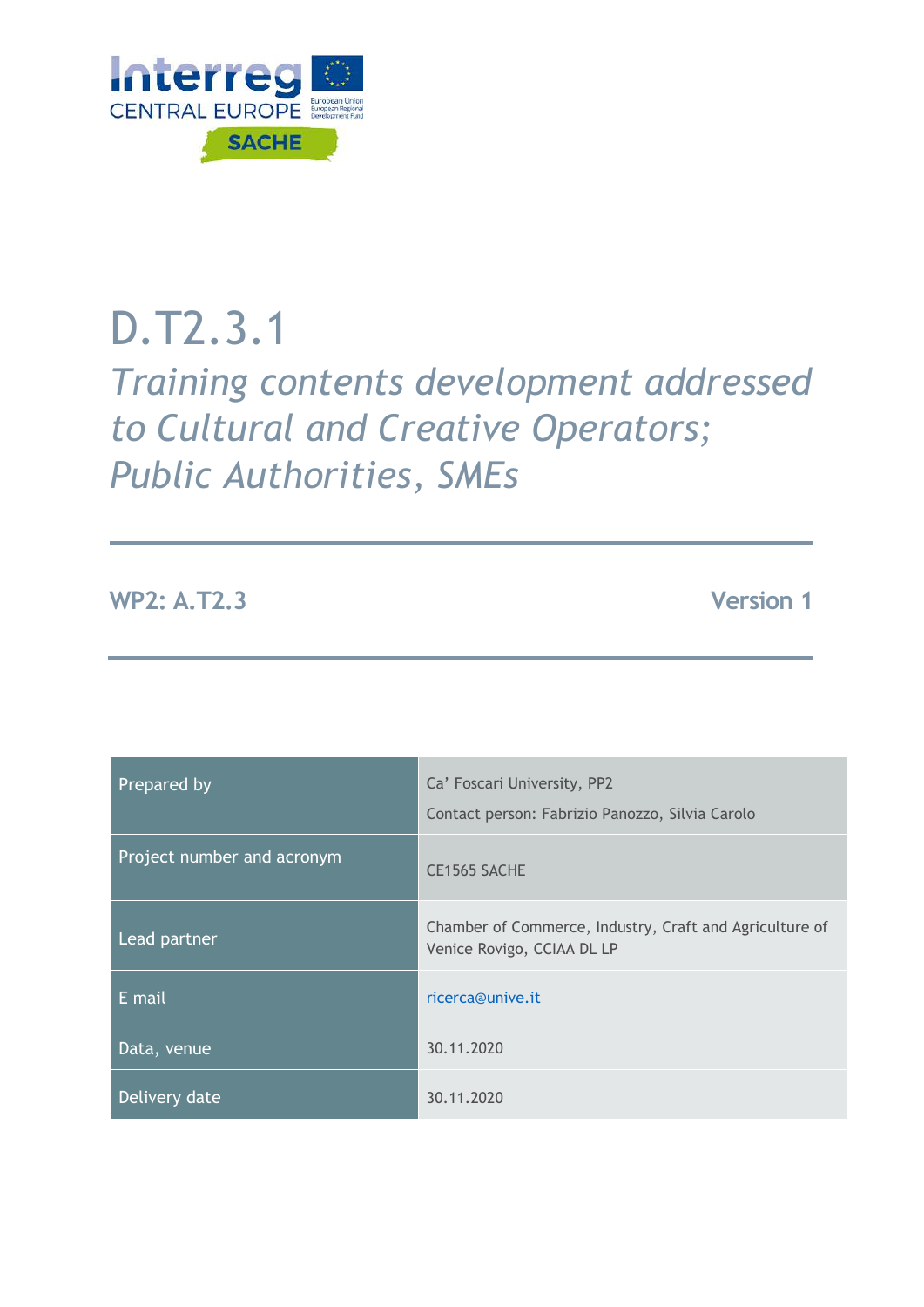



# SACHE PROJECT - SUGGESTIONS ON HOW TO DESIGN THE TRAINING SESSIONS (deliverable T2.3.1 - draft version)

# Table of contents

|    | Goals of the training courses: towards mutual understanding, mutual learning and the |
|----|--------------------------------------------------------------------------------------|
|    |                                                                                      |
|    |                                                                                      |
|    |                                                                                      |
| 1. |                                                                                      |
|    |                                                                                      |
|    |                                                                                      |
|    |                                                                                      |
|    |                                                                                      |
| 2. | Training contents addressed to business organizations 7                              |
|    |                                                                                      |
|    |                                                                                      |
|    |                                                                                      |
|    |                                                                                      |
|    |                                                                                      |
|    |                                                                                      |
|    |                                                                                      |
| 3. |                                                                                      |
|    |                                                                                      |
|    |                                                                                      |
|    |                                                                                      |
|    |                                                                                      |
|    |                                                                                      |
|    |                                                                                      |
|    |                                                                                      |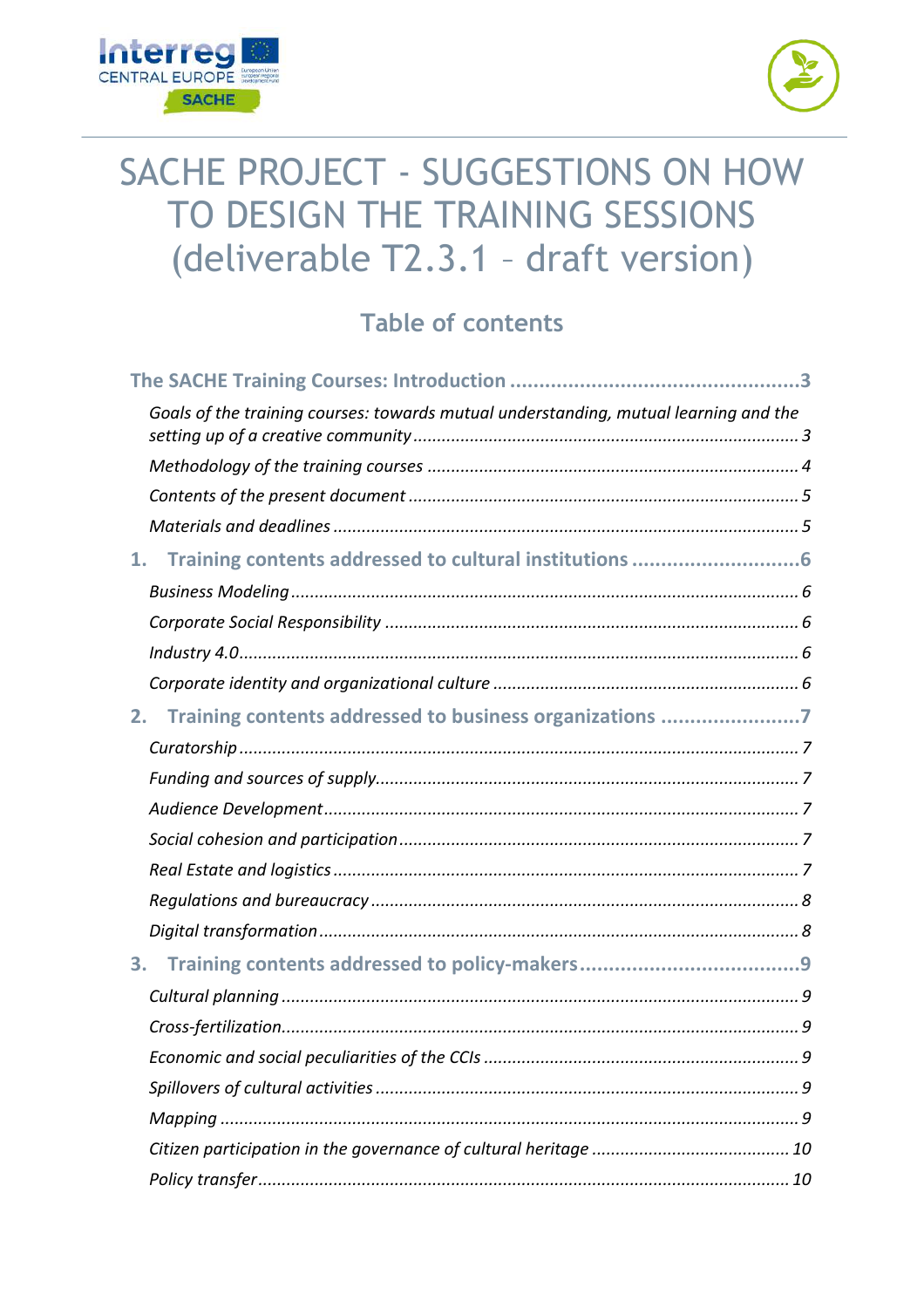



- **4. The approach and the building of the community of practice .............11**
- **5. An example: the modular system in Veneto Region............................14**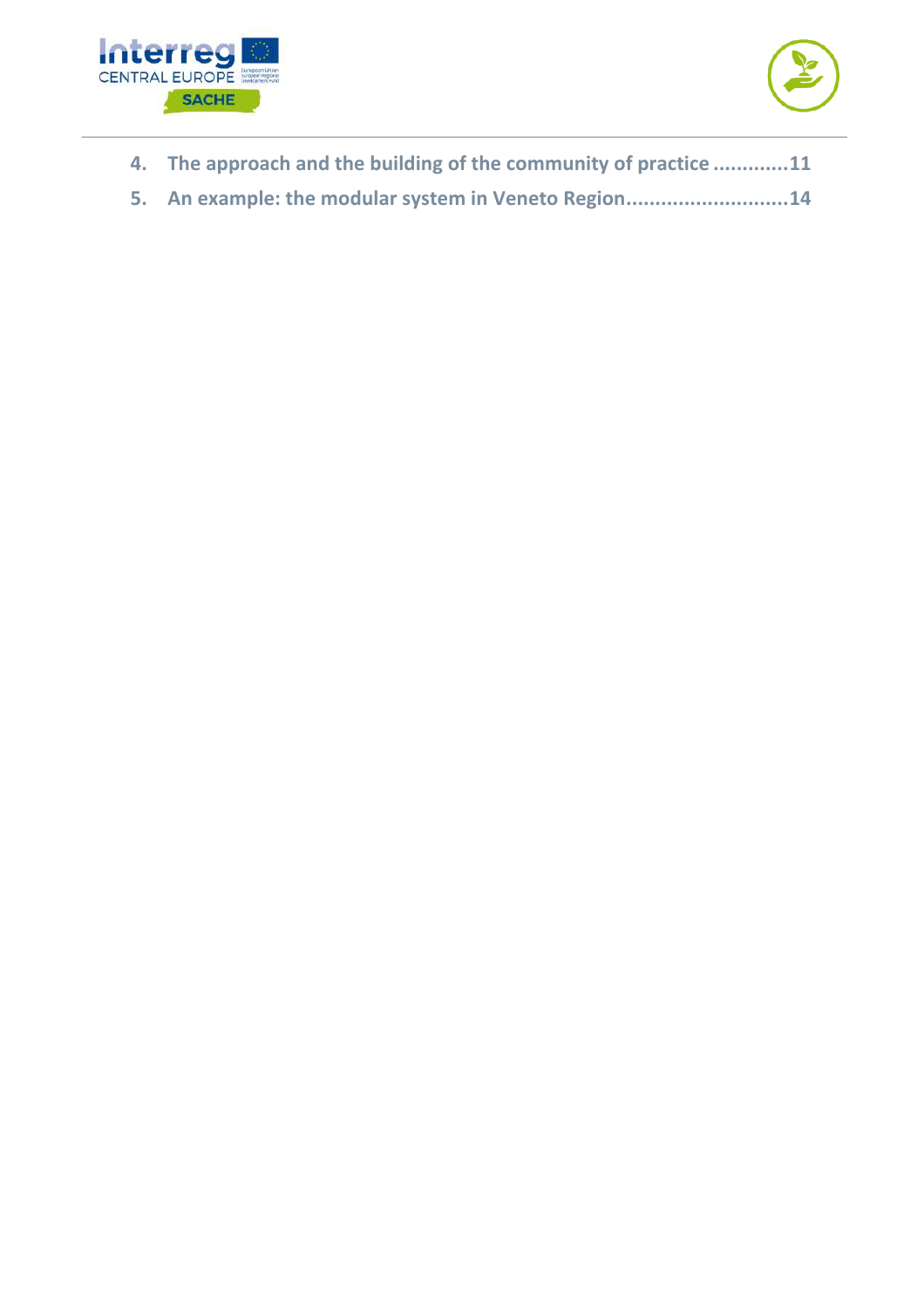



# **The SACHE Training Courses: Introduction**

*Goals of the training courses: towards mutual understanding, mutual learning and the setting up of a creative community* 

The main purpose of SACHE training is to set up the essential conditions for a broad and mutual understanding of both the dynamics and functioning of the three Project targets:



In other words, the training will share vocabulary and knowledge which are necessary to increase and improve the possible interactions between the cultural and the business domains.

At the same time the training courses contribute to the creation in every PP area of a **"collaborative atmosphere"** generated by the encounter and a first interaction among local stakeholders. Participants of the training courses will form the SACHE creative community and they will be then involved in deeper forms of interaction and collaborative processes activated in the following phases of the Project. This aspect is represented in the framework below, which places the SACHE training courses within the whole SACHE process:

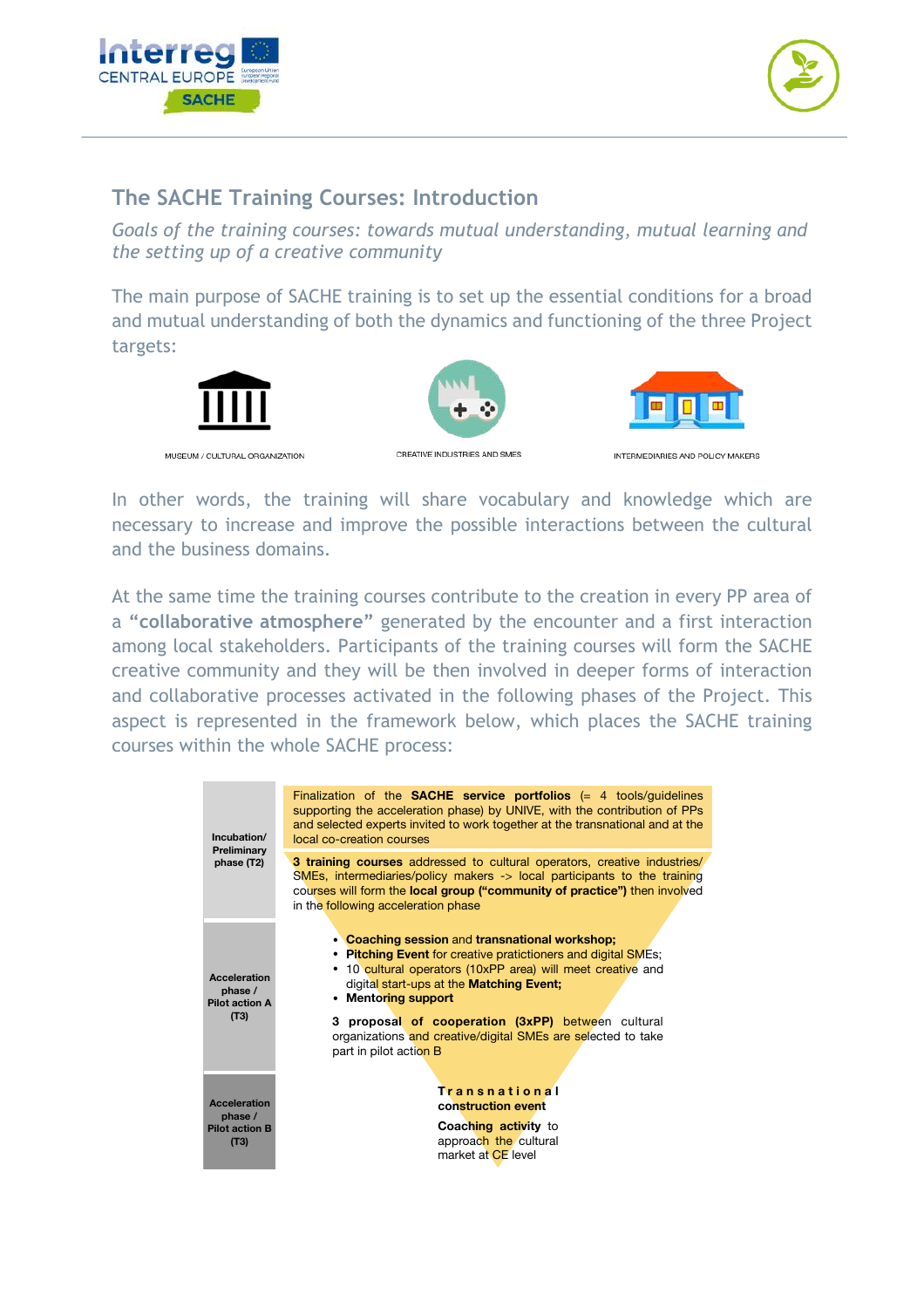



#### *Methodology of the training courses*

In the present document we propose a series of **training contents** that we suggest to structure as a **modular system** that every PP can adapt to their area, by combining different modules according to the demand (characteristics and needs of local stakeholders) and the offer (existing training providers) at local level. The diagram below shows the modular system:



In the organization of contents and modules, also on the basis of local needs and providers, we suggest to combine two methodological approaches: traditional training methods and innovative training methods:

- **Traditional training methods** are based on the replication of existing training courses addressed to creative SMEs and cultural organizations. i.e. by offering training on fundraising, on innovation management to cultural organizations.
- **Innovative training methods** are based on the concept of **reciprocity**: SMEs will be trained on crucial aspects concerning cultural organizations, and viceversa, cultural organizations will be trained on topics that are crucial for SMEs. The training becomes a structured occasion to meet and know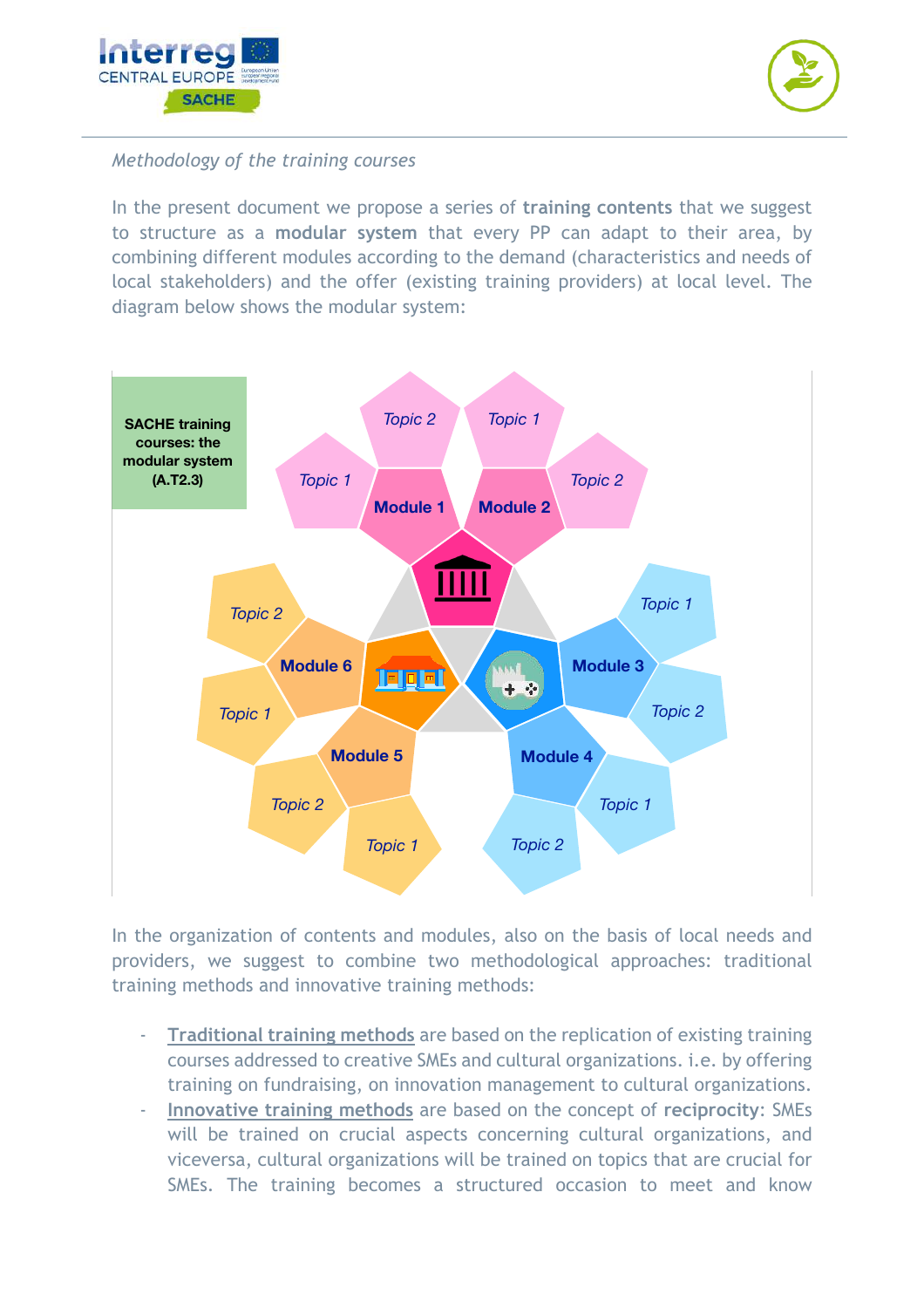



languages and needs of "the other", i.e. by offering training on art curatorship to managers; or by offering training on industry 4.0 to museum curators, or by providing museum operators with notions about the business modeling of companies. This approach should allow participants to establish a dialogue with "the other" and to foster collaborative processes.

#### *Contents of the present document*

Sections 1, 2 and 3 present a selection of topics that can be addressed respectively to cultural institutions, business organizations and policy makers. The first 3 sections are therefore functional to achieve the learning goals of the training courses. Section 4 introduces the concept of community of practice that, as already said, is the other main objective of the training courses. Section 5 illustrates the modular system as it has been conceived and organized in Veneto Region, and indicates the modules/topics that have been developed in collaboration with the selected training provider. We would like to point out that our experience in Veneto Region is offered as a pure example, since the basic principle is that PPs will adapt contents and methods to the characteristics, the needs and the supply system of their areas, in particular to:

- the characteristics of stakeholders;
- the state of the art and development of CCIs;
- the cultural organizations' needs;
- the local, regional and national public policies addressed to CCIs;
- the characteristics of training providers available at local level.

#### *Materials and deadlines*

We propose to implement the training courses in every PP region by January 31, 2021. UNIVE will elaborate and deliver to PPs a monitoring plan to collect information on the training courses that are taking place in every area, in order to finalize the training summary report (D.T2.3.5) by February 2021.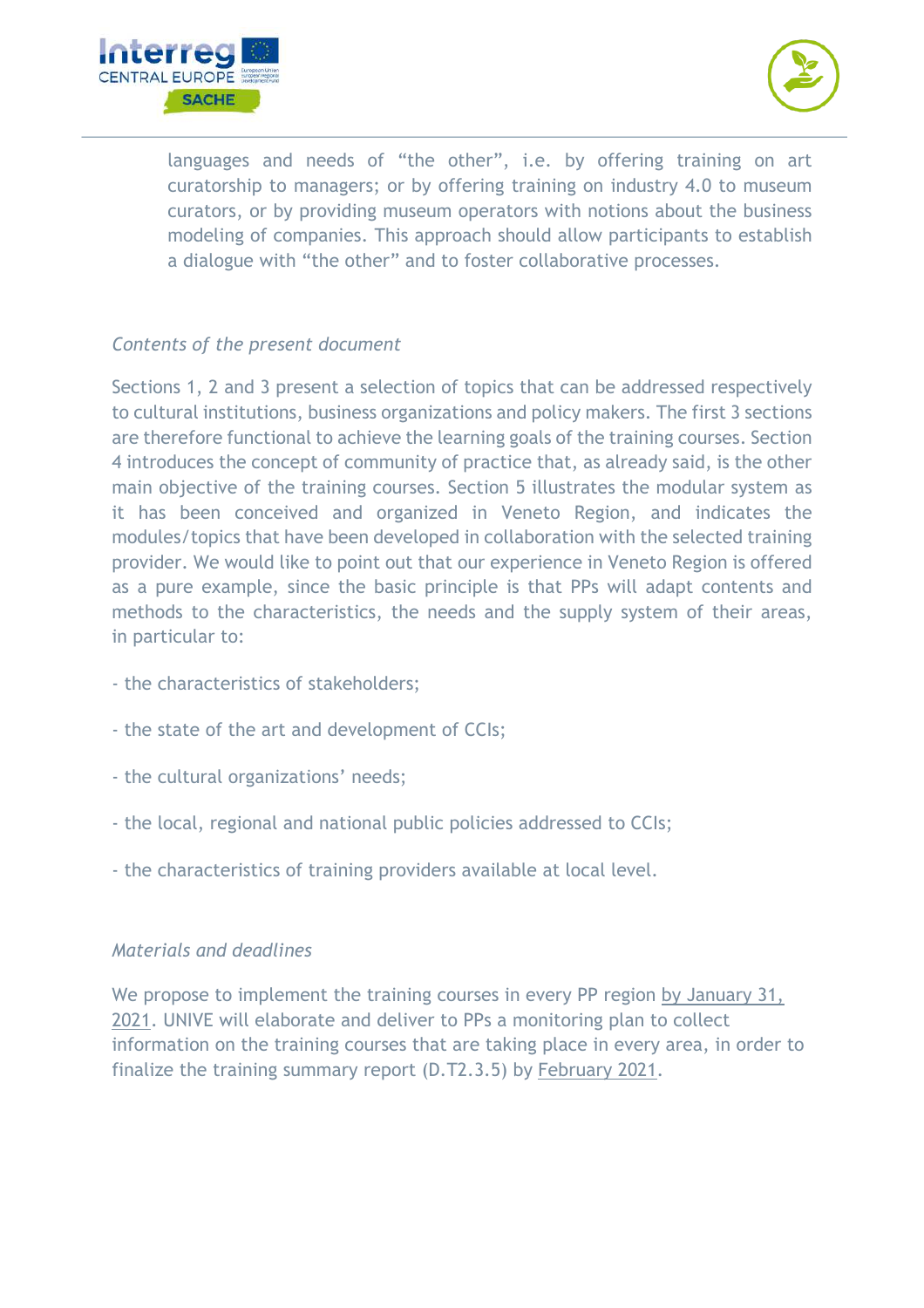



# **1. Training contents addressed to cultural institutions**

#### *Business Modeling*

The methods adopted by companies to construct their value chains are fundamental to understand how they generates added value, their relationships and stakeholders. Cultural operators can therefore understand firms' dynamics and find similarities with the production cycle of cultural organizations, also, by inviting companies to reflect on cultural heritage in terms of added value and relational marketing.

#### *Corporate Social Responsibility*

Corporate responsibility is increasingly gaining attention of firms as an expression of their commitment towards social and ethical issues. Companies invest resources for the benefit of customers, employees, stakeholders, in sectors of paramount important for society, especially in sustainability.

Corporate welfare is for instance a topic of growing interest, which can take on different forms and can be translated into numerous activities (e.g. free entrance to museums for employees, corporate membership). Cultural institutions with their activities and their heritage can be a source of innovation for companies in terms of Corporate Social Responsibility.

#### *Industry 4.0*

Automation, sensors and robotic intelligence: we are witnessing a substantial change in the world of work with machines that take independent decisions. Workers must constantly reinvent and update themselves, new skills and knowledge are required to face the transformation. In these terms, museum operators can contribute to the development of new skills, new ways of thinking and acting: the knowledge connected to cultural heritage can become a source of innovation, the key figures of cultural institutions can play the role of innovators.

#### *Corporate identity and organizational culture*

Corporate identity and corporate image are an integral part of the corporate assets. Companies are increasingly focusing attention to their history and their heritage and identifying suitable tools for their enhancement. They represent important internal and external communication instruments for the company and potential tools for building competitive advantage. In this sense, cultural institutions can provide them with consolidated and tested methods as well as with occasions and spaces for the setting up and the display of corporate collections.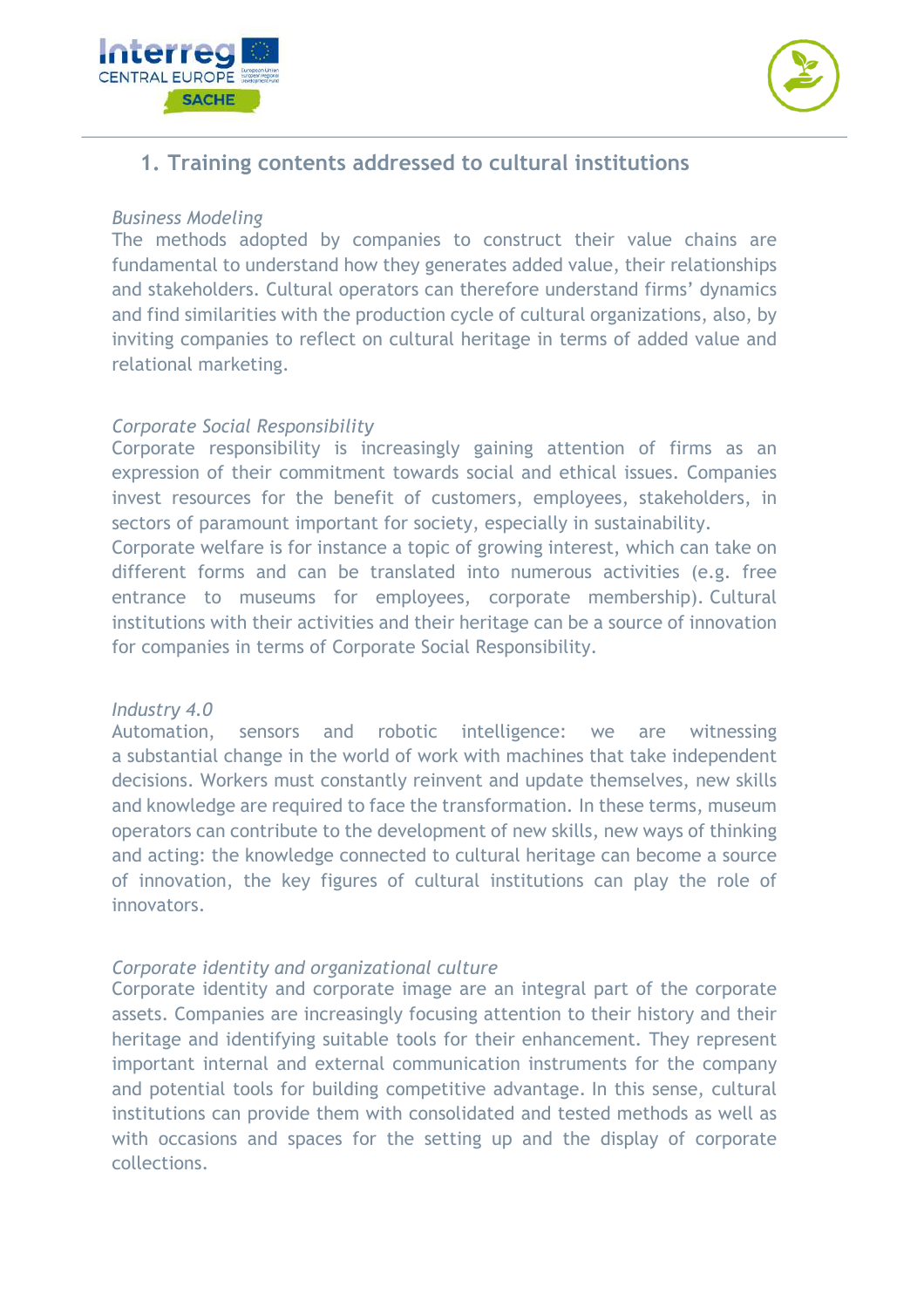



# **2. Training contents addressed to business organizations**

#### *Curatorship*

The curator in the cultural world plays a role of paramount importance. The curator is able to understand the dynamics of the art world and to make them accessible to the general public, closely following each phase of an artistic event. The role of curator is constantly evolving and increasingly meeting multiple pressures (declarations of "independence" of artists, excess of professional figures, etc.), a contact with local communities has become essential.

#### *Funding and sources of supply*

Funding represents a hot topic for cultural institutions. The crisis of cultural sector with the consequent spending cuts is bringing cultural institutions to seek new sources of financing and revenues. Due to their very nature of public institutions this action is complex: they may find difficulties in collecting donations and funds and obstacle in the purchase of services. As public bodies, they are subject to the rules of public procurement and obligation to schedule, in most cases they also lack of accounting autonomy. This scenario often leads to financial instability and limits of action, that means for institutions to operate in constant tension between two fires: financial needs and public regulations.

#### *Audience Development*

Cultural institutions are constantly seeking a balance between needs connected to accessibility of cultural heritage, and goals of economic stability as essential to face public austerity. For these reasons, they identified Audience Development as the main tool for achieving their socio-economic objectives.

#### *Social cohesion and participation*

Cultural institutions' primary mission is the conservation and protection of cultural heritage, but at the same time they must guarantee its fruition and accessibility.

#### *Real Estate and logistics*

Cultural heritage is represented both by the collection and, in many cases, by the building which houses the cultural institution. Cultural institutions must carry out the valorization of heritage also in terms of building and space, by identifying the appropriate methods aimed at guaranteeing the best use and exploitation, in compliance with the logic of conservation and protection.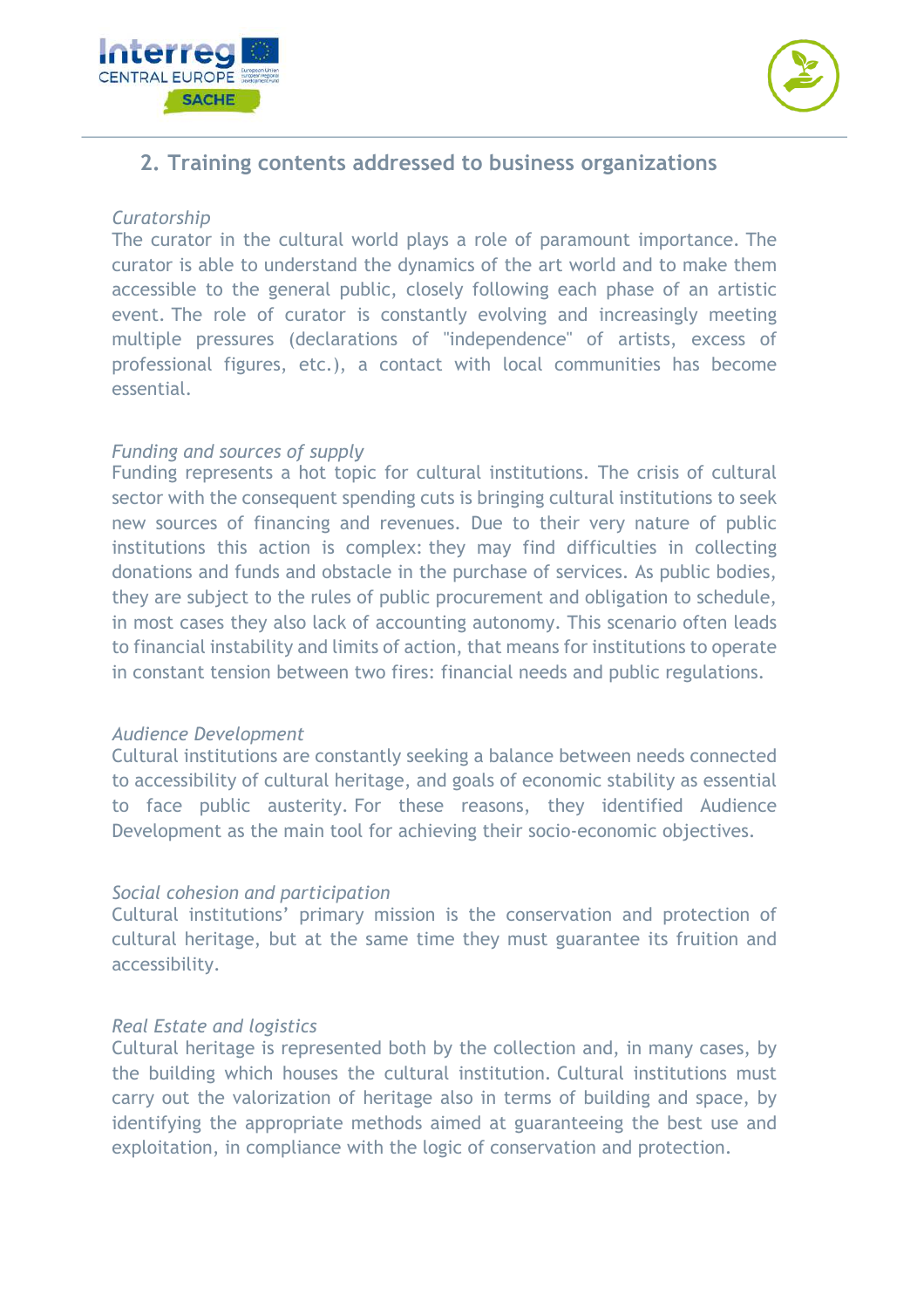



#### *Regulations and bureaucracy*

The necessity to adapt to public regulations determines a series of limits both in the management of spaces and in funding, with a consequent undermining of cultural institutions' operation.

#### *Digital transformation*

Organizations like businesses are experiencing a progressive process of digitization. From the cultural organizations' point of view, key questions can be: how does this affect the cultural domain? What innovative tools does digitization provide and what does it determine for visitors?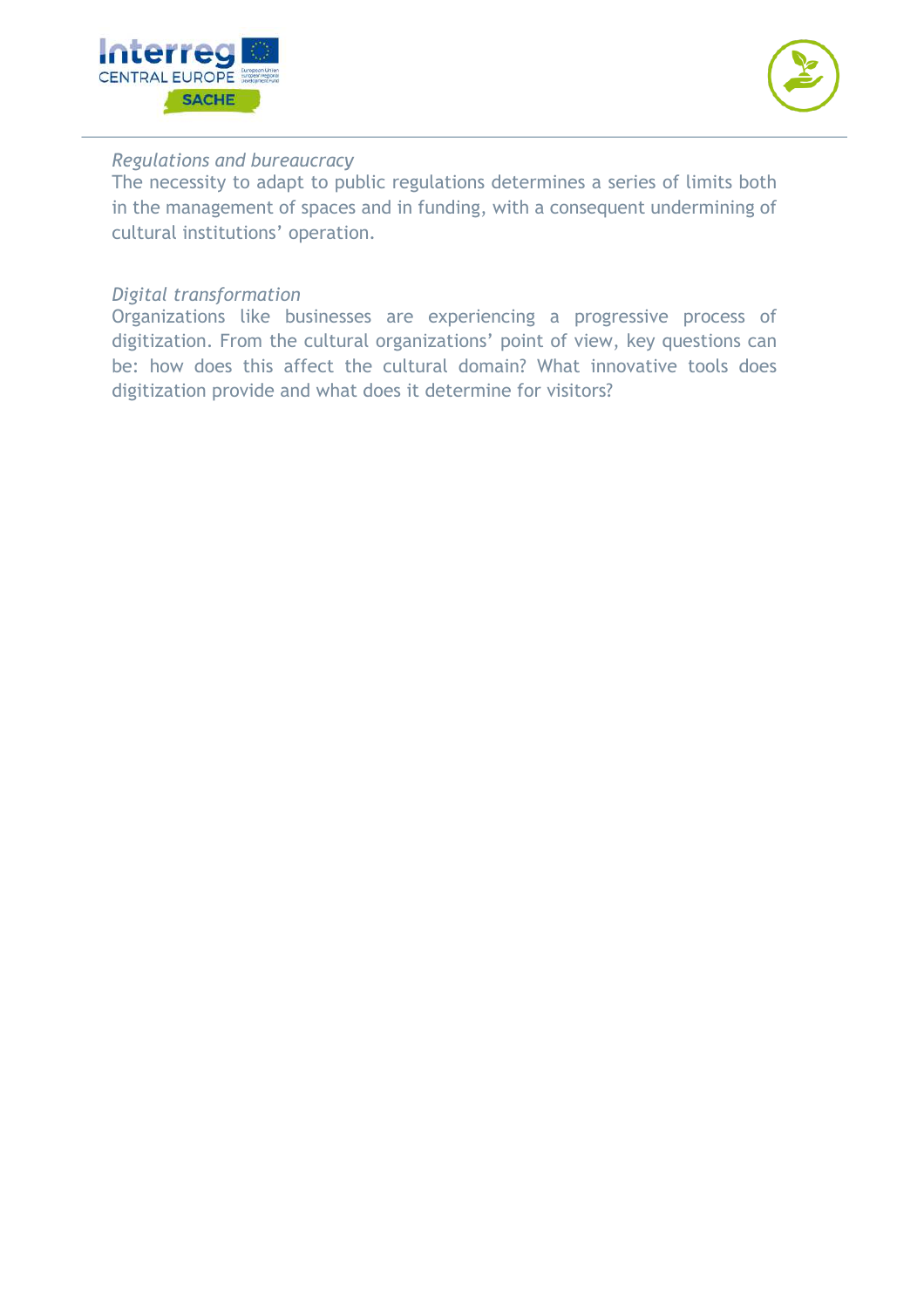



# **3. Training contents addressed to policy-makers**

#### *Cultural planning*

In the Public Administrations and in the deputy departments there is no notion of cultural planning, what happens is the implementation of a series of occasional actions aimed at facing emergency actions. There is no systematic programming which can present a uniform and integrated logic. Policy-makers are invited to activate a planning in which all the various aspects can be integrated. For instance, in the planning cultural activities, other aspects should be considered at the same time, such as the transport system, local development, urban planning and management of the spaces etc.

#### *Cross-fertilization*

Policy-makers are based on a vision of the cultural sector defined as "Silos Thinking". Due to the permeability of the sector and the development of society, it is necessary to adopt an integrated vision of cultural policies, that should be directed to the integration of different departments and operators. This can take place by following a systematic cultural planning action.

#### *Economic and social peculiarities of the CCIs*

Creative firms are atypical, risk-prone, and characterized by great flexibility and adaptability. Creative professionals are also almost completely unprotected in legal terms and also in terms of intellectual property rights. This is because policy-makers have little knowledge of the latest developments within the sector and the dynamics themselves, for this reason it is necessary to offer them an opportunity to reflect and update on their peculiarities.

#### *Spillovers of cultural activities*

We often talk about the externalities of cultural activities, but what they actually are, how to measure them and how to identify them is still unclear today. It is necessary to illustrate the potential and limits of the sector to policymakers, inviting them to analyze them through suitable tools in order to collect representative data.

#### *Mapping*

An updated, reliable and representative knowledge of the data about CCIs and cultural heritage is necessary to have an insight of the potential of the sector.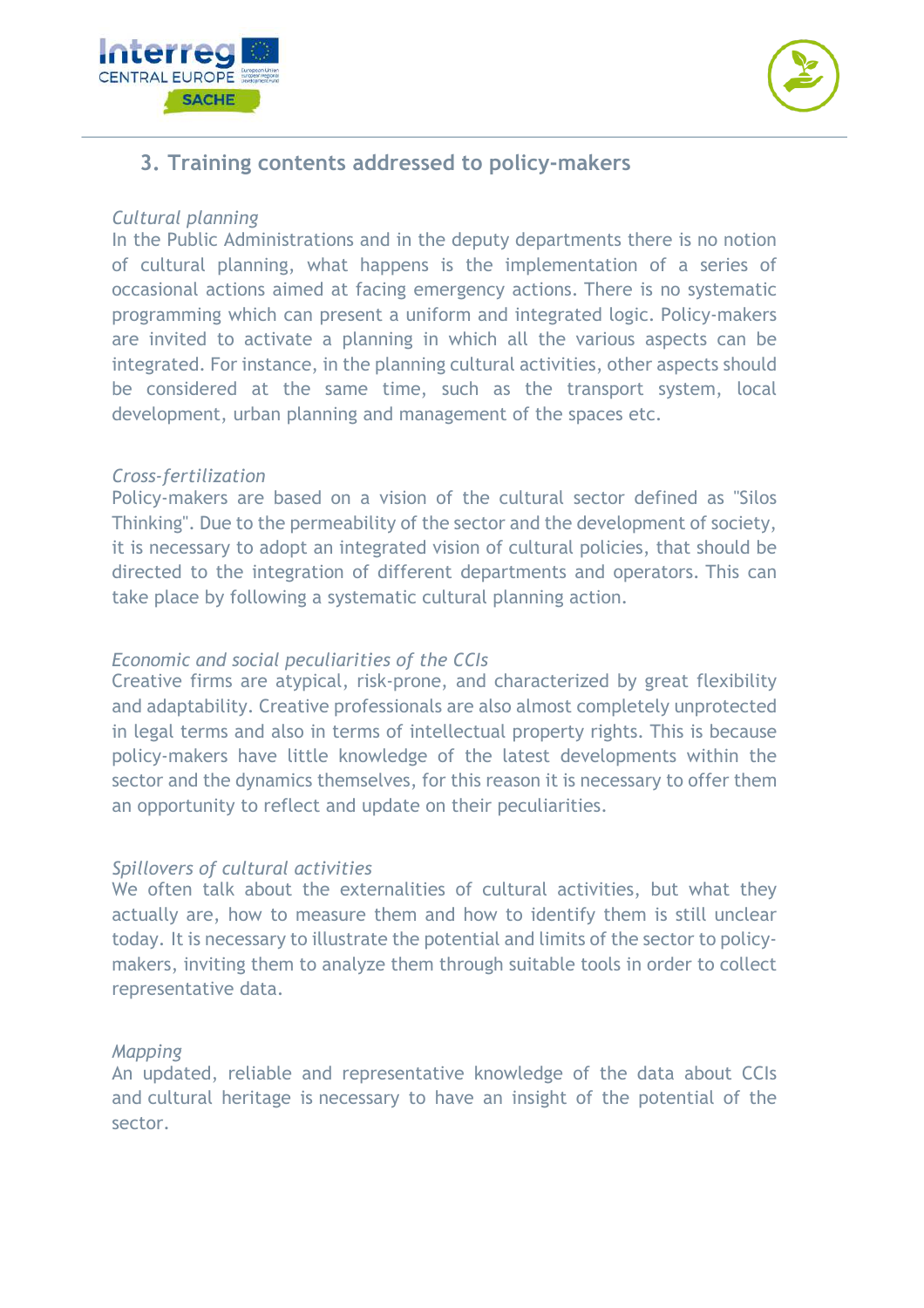



*Citizen participation in the governance of cultural heritage*

In order to reap the maximum benefits from the management and enhancement of cultural heritage, it is necessary to operate towards a multilevel governance, in which different political levels are involved and which present different approaches. Local communities co-determine and co-develop the heritage. The participation of citizens is fundamental to generate economic and social welfare. An example is cultural crowdfunding, it is a tool for social inclusion and participation, as well as a way to raise funds and a bottom-up type of governance.

#### *Policy transfer*

The reports and collections of Best Practices in the scientific literature can be a starting point for activating policy transfer actions according to local characteristics. It is therefore essential that policy-makers are provided with the tools to understand the logic and models behind the reports and collections in order to apply them to local peculiarities.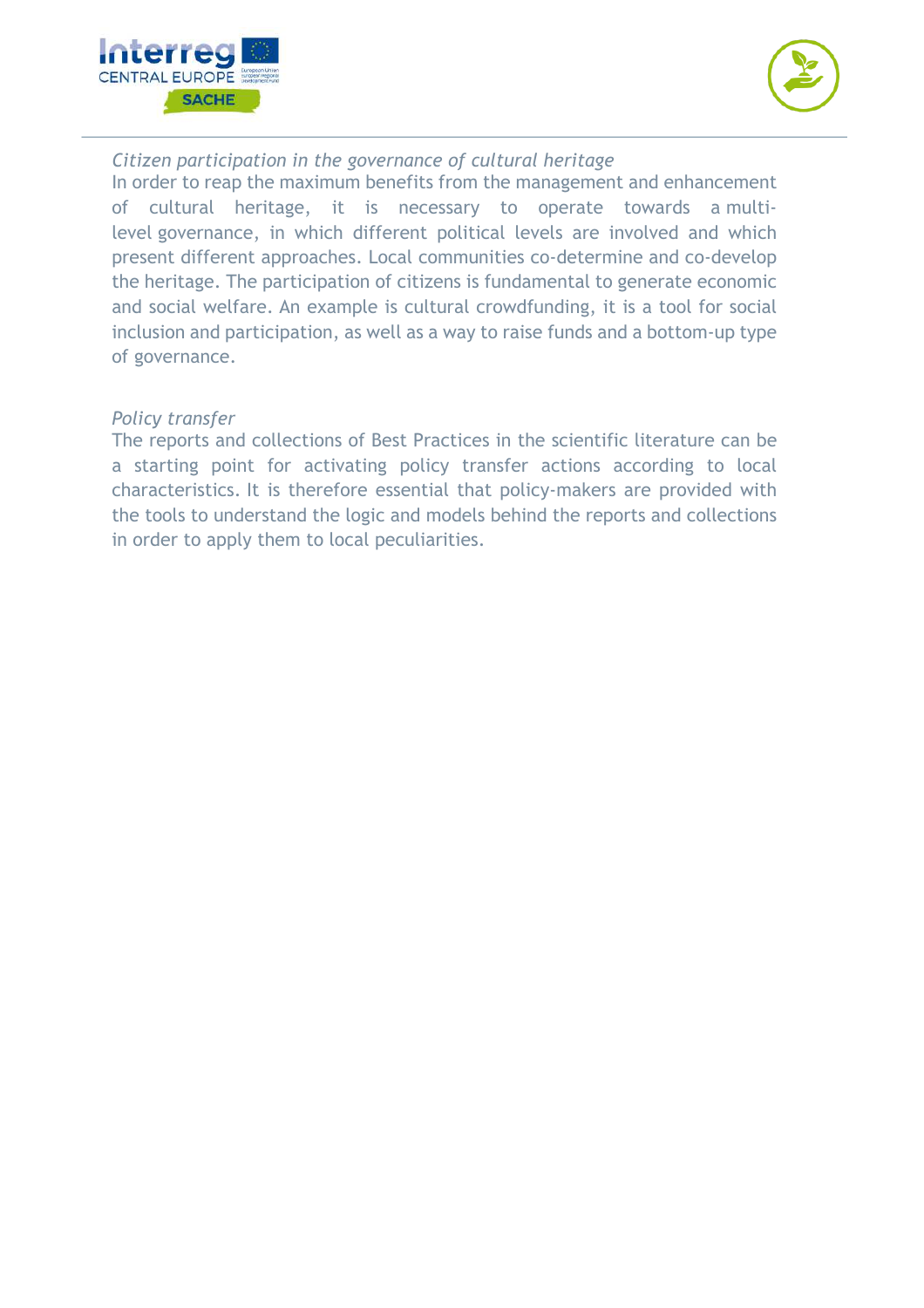



# **4. The approach and the building of the community of practice**

The proposed didactic approach defines a strategy based on reception: starting from a basis of knowledge that is delivered through lessons, it follows a phase of verification of understanding and therefore its application through practical cases in which individual actors are asked to express their point of view and their possible contribution.

The preference for this method lies in the fact that most of the participants lack the basic knowledge necessary to understand the principles of operation, organization and operation of "the other".

In particular, in our case the implementation of mutual knowledge is fundamental to stimulate the establishment of new relationships and it cannot ignore the analysis of the context and the constraints to which each of the actors is called to face. This activity can be carried out in parallel with the notional phase of the course and can be carried out through a collection of experiences that the identified actors have had on the theme of business-cultural heritage collaboration, highlighting its limits and selecting the best experiences.

This phase can be followed by the ideation of a project work, an application exercise of what has been learned by simulating and proposing innovative forms of collaboration and transfer, thus favoring the construction of a group, of a community capable of initiating a new practice.

With this term we want to indicate a social group in which the individual components contribute with their own skills, knowledge and abilities, where there is exchange and sharing, in constant direct tension negotiating practices and building a training and learning path.

The community of practice is characterized by three fundamental aspects: mutual commitment, joint venture and common repertoire. The first term emphasizes the importance of the contribution of each member in the negotiation of meanings, therefore the importance of the diversity of skills as a key resource for the construction of complementary relations in which the sharing of practices takes place. In our case, the dialogue between the business system and the cultural heritage domain can be the basis for the creation of a territorial network that fosters local development and innovation processes by enhancing the peculiarities of every actor involved, in a perspective of complementarity.

The second aspect is the negotiation of a joint venture. This aspect indicates the importance of the sharing of conditions, resources and needs among the different subjects, which construct "adaptive" practices able to cope with the situations in which are inserted. New operating methods also result from a common collaboration, in which every member performs a specific task. This last aspect is the result of the diversification and heterogeneity characterizing the subjects and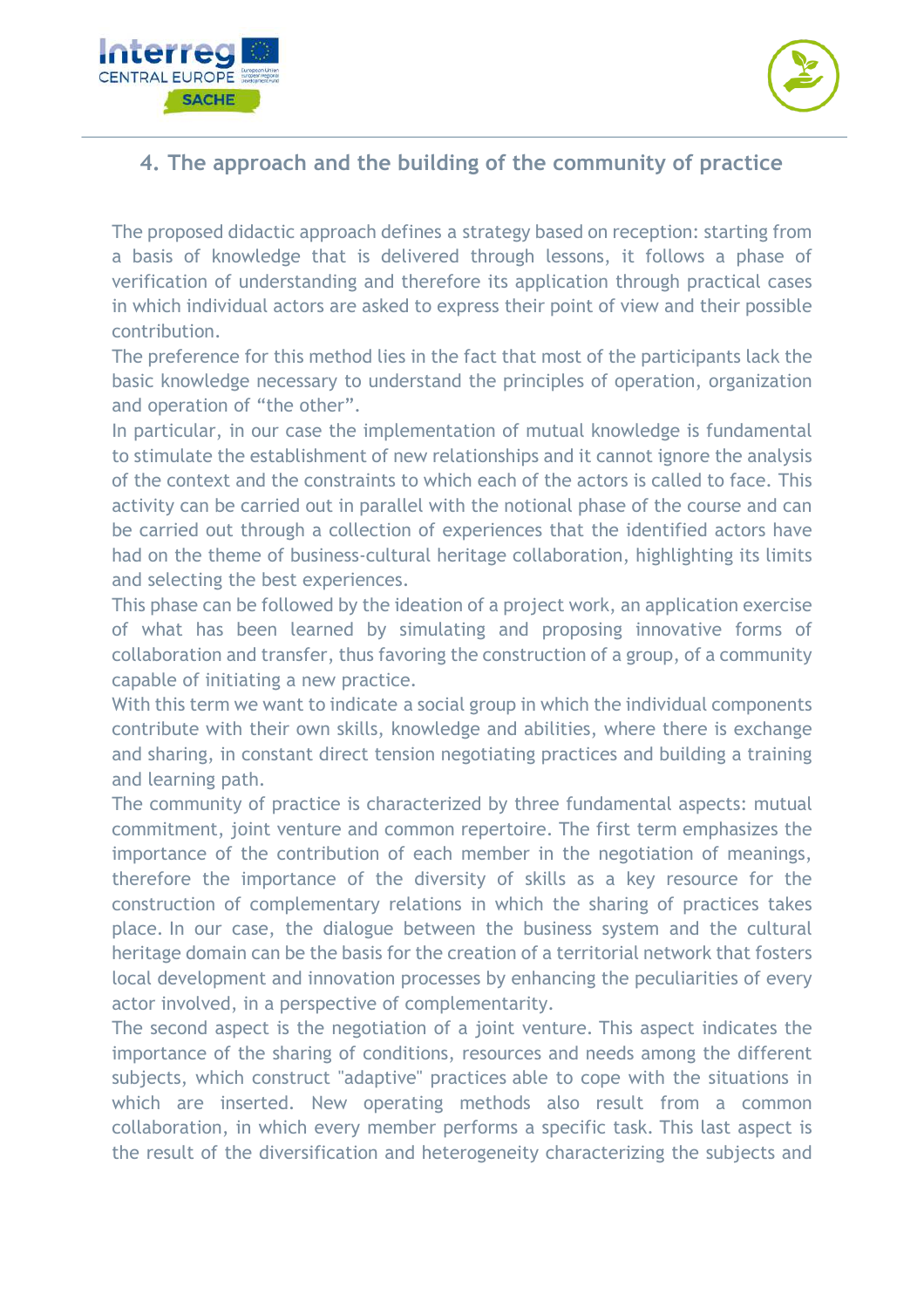



it should determine the recognition of specific responsibilities and roles in order to establish rules, policies and standards that are essential parts of the practice.

It is therefore necessary to build new practices in which the actors involved can bring their own experience in order to achieve a common goal (forms of collaborations). The joint effort that the common goal represents derives from both the commitment and the shared context, which inevitably affects everyone's operations but which is also a place of enhancement and recognition of the potential and peculiarities of the subjects.

In this regard, therefore, it is important to create a context in which the different actors can communicate and share knowledge and information from which a shared repertoire of practices can derive. The shared repertoire not only reflects the evolution of mutual commitment, but constitutes a basis of practices from which situations and conditions are reinterpreted and from which new effects can therefore arise.

Cultural institutions and creative enterprises are invited to start a dialogue and initiate innovative forms of cooperation and collaboration. With the development of new practices they can reinterpret their relationship towards a constant innovation and growth.

The trainer, in a role of intermediation, will introduce elements of a practice into another practice, in order to favor mutual influence. The ultimate goal of the trainer must therefore be to implement opportunities for comparison and meaningful negotiations so that shared practices are created which will then become a connection tool and consolidate into typical practices of a specific community, in our case the "business- culture".

In these terms, the importance of relations between cultural institutions and creative enterprises is evident in generating innovation and in promoting the maximum exploitation of the potential of each subject, whether belonging to the cultural, political or business world. Each of the aforementioned subjects constitutes a node of a network, whose role depends not on the function and position that the node plays in the specific network and on its relationship to the other nodes, but also on the relationships between different networks.

In this sense, it is necessary to study the direct and indirect relations established in the past between the nodes and therefore to verify whether trust relationships have been built and a process of cumulation of learning has been started between the different nodes.

The network model therefore highlights an interconnection and complementarity between the different networks, where learning and the accumulation of knowledge also play a key role in building relationships. In particular, networking can be understood as the extension of knowledge thanks to the establishment of relationships with different knowledge and skills and therefore the construction of a bridge between different areas of knowledge and is a key element in the construction of new practices and operating methods. Cultural institutions and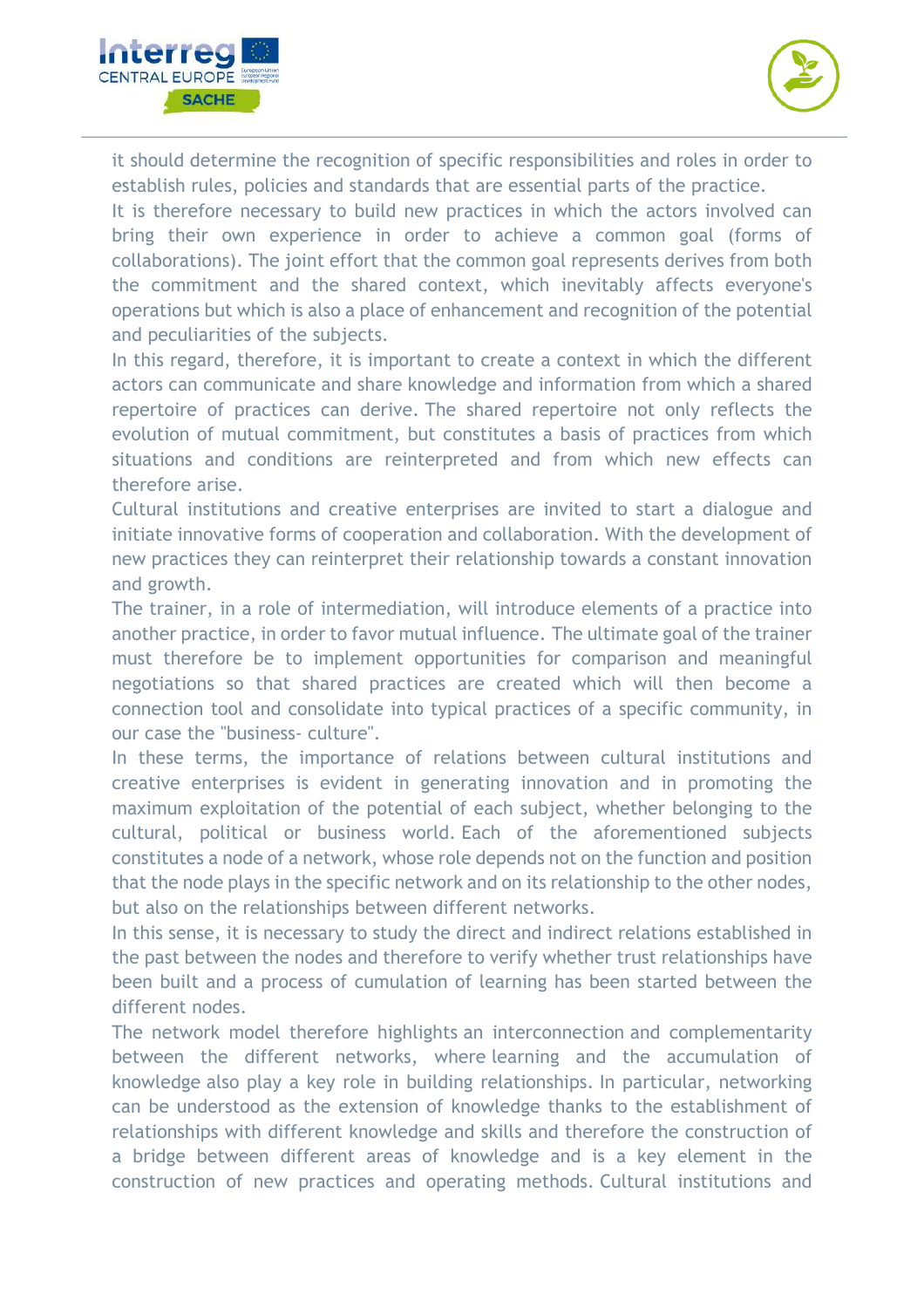



creative enterprises are part of two different networks and therefore they can reciprocally send each other impulses and stimuli, knowledge and skills. Their diversity and a sort of incompatibility push entities to accept the stimulus, adapt it and therefore to a positive reaction that turns in the generation of an innovative solution.

The implementation of relationships between heterogeneous actors with different and complementary skills, competences, knowledge and information is necessary for the development of learning and innovation processes. In fact, innovation is characterized by having a systemic, organizational and often territorial nature, being the result of collaborations and integrations of a multitude of distinct subjects. In this way it is possible to generate "learning regions" that contribute to supporting the competitiveness of the regional economy, this means engaging the different actors in an interactive learning process that is the result of and shapes new and diversified communities of practice, where knowledge and skills circulate by integrating traditional local knowledge with codified knowledge in order to stimulate regional potential.

The competitiveness and survival of the knowledge economy depend on the diversity and cooperation between the different actors of the networks, whose peculiarities and diversity must be enhanced and implemented since they allow complementarity and cooperation. An important contribution can therefore derive from innovative forms of collaboration between cultural institutions and creative enterprises, recalling that the development of an interactive learning process favors both the development of innovations within existing enterprises and the creation of innovative enterprises.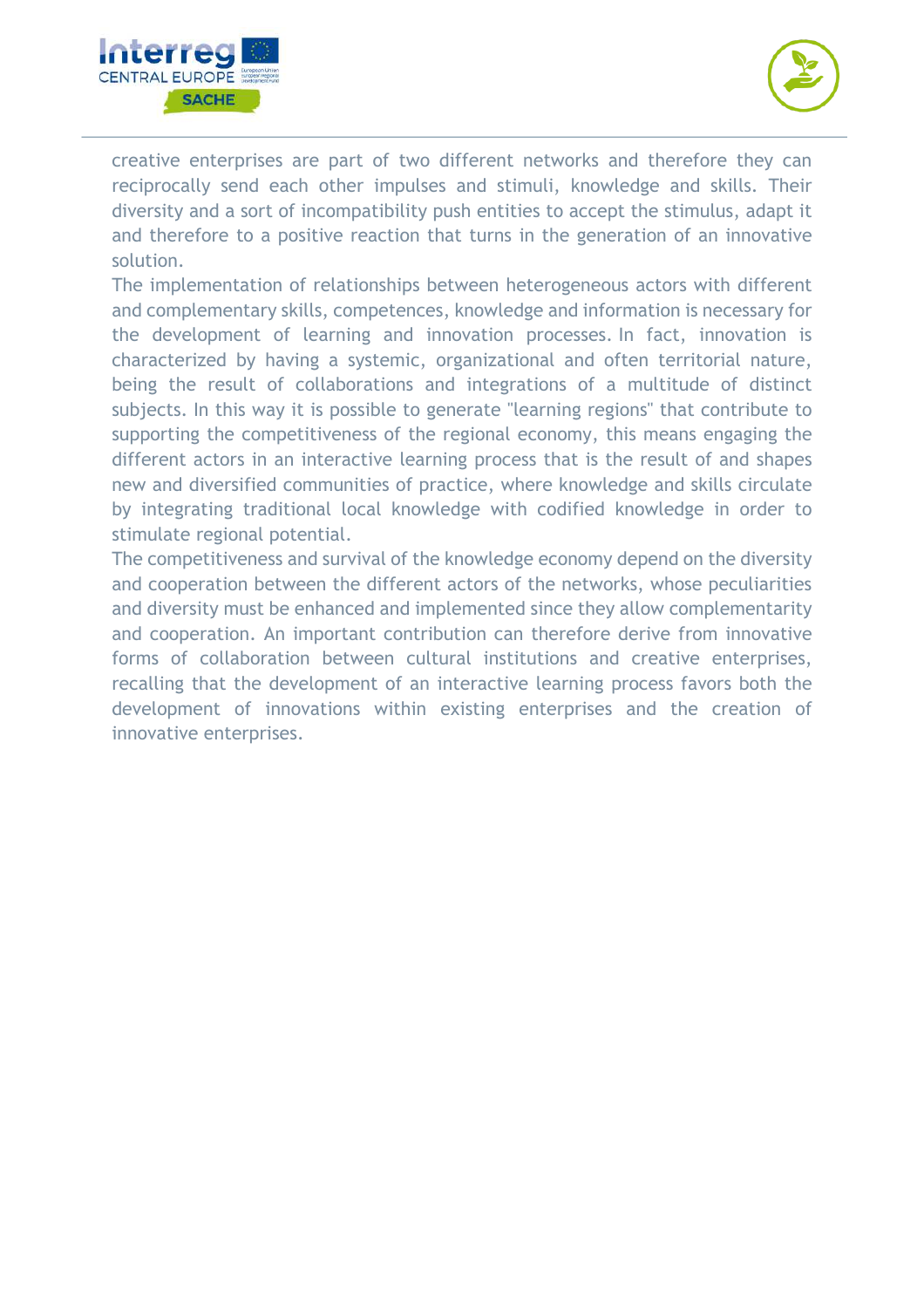



# **5. An example: the modular system in Veneto Region**

In Veneto region we are collaborating with BAM! Strategie Culturali (consultant agency for cultural and creative organizations (BAM! Strategie Culturali https://www.bamstrategieculturali.com/en/services/training/)

The selected trainer will carry out the online course combining traditional and innovative methodologies. We designed an 18 hour-long training course structured in a system of 6 modules, each one divided in 2 topics.

The following 3 diagrams represent the 3 training courses elaborated and delivered in our region, that we offer as a pure example in their structures and contents.